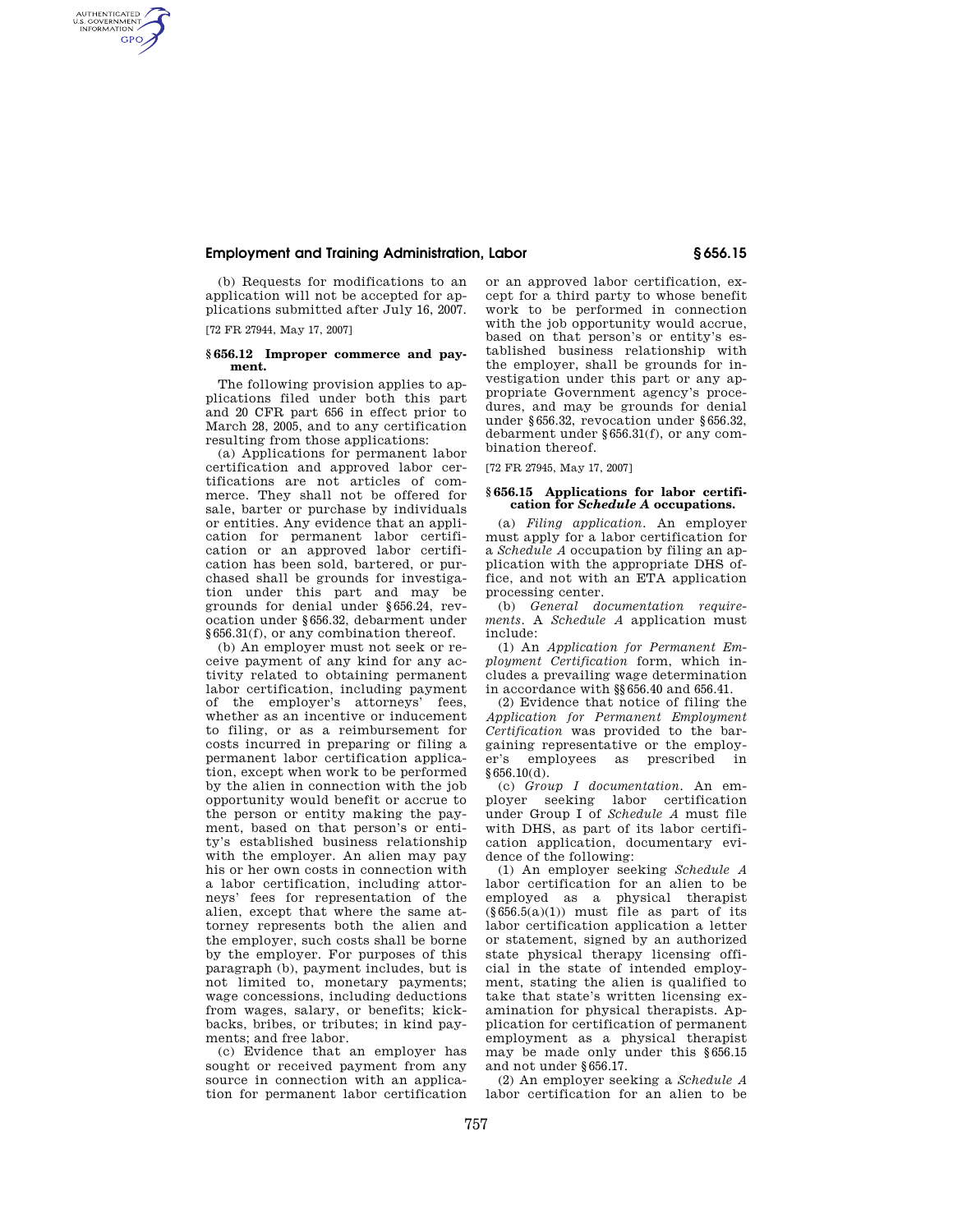# **§ 656.15 20 CFR Ch. V (4–1–11 Edition)**

employed as a professional nurse  $(\S 656.5(a)(2))$  must file as part of its labor certification application documentation that the alien has received a Certificate from the Commission on Graduates of Foreign Nursing Schools (CGFNS); that the alien holds a full and unrestricted (permanent) license to practice nursing in the state of intended employment; or that the alien has passed the National Council Licensure Examination for Registered Nurses (NCLEX–RN). Application for certification of employment as a professional nurse may be made only under this §656.15(c) and not under §656.17.

(d) *Group II documentation.* An employer seeking a *Schedule A* labor certification under Group II of *Schedule A*  must file with DHS, as part of its labor certification application, documentary evidence of the following:

(1) An employer seeking labor certification on behalf of an alien to be employed as an alien of exceptional ability in the sciences or arts (excluding those in the performing arts) must file documentary evidence showing the widespread acclaim and international recognition accorded the alien by recognized experts in the alien's field; and documentation showing the alien's work in that field during the past year did, and the alien's intended work in the United States will, require exceptional ability. In addition, the employer must file documentation about the alien from at least two of the following seven groups:

(i) Documentation of the alien's receipt of internationally recognized prizes or awards for excellence in the field for which certification is sought;

(ii) Documentation of the alien's membership in international associations, in the field for which certification is sought, which require outstanding achievement of their members, as judged by recognized international experts in their disciplines or fields;

(iii) Published material in professional publications about the alien, about the alien's work in the field for which certification is sought, which shall include the title, date, and author of such published material;

(iv) Evidence of the alien's participation on a panel, or individually, as a judge of the work of others in the same or in an allied field of specialization to that for which certification is sought;

(v) Evidence of the alien's original scientific or scholarly research contributions of major significance in the field for which certification is sought;

(vi) Evidence of the alien's authorship of published scientific or scholarly articles in the field for which certification is sought, in international professional journals or professional journals with an international circulation;

(vii) Evidence of the display of the alien's work, in the field for which certification is sought, at artistic exhibitions in more than one country.

(2) An employer seeking labor certification on behalf of an alien of exceptional ability in the performing arts must file documentary evidence that the alien's work experience during the past twelve months did require, and the alien's intended work in the United States will require, exceptional ability; and must submit documentation to show this exceptional ability, such as:

(i) Documentation attesting to the current widespread acclaim and international recognition accorded to the alien, and receipt of internationally recognized prizes or awards for excellence;

(ii) Published material by or about the alien, such as critical reviews or articles in major newspapers, periodicals, and/or trade journals (the title, date, and author of such material shall be indicated);

(iii) Documentary evidence of earnings commensurate with the claimed level of ability;

(iv) Playbills and star billings;

(v) Documents attesting to the outstanding reputation of theaters, concert halls, night clubs, and other establishments in which the alien has appeared or is scheduled to appear; and/or

(vi) Documents attesting to the outstanding reputation of theaters or repertory companies, ballet troupes, orchestras, or other organizations in which or with which the alien has performed during the past year in a leading or starring capacity.

(e) *Determination.* An Immigration Officer determines whether the employer